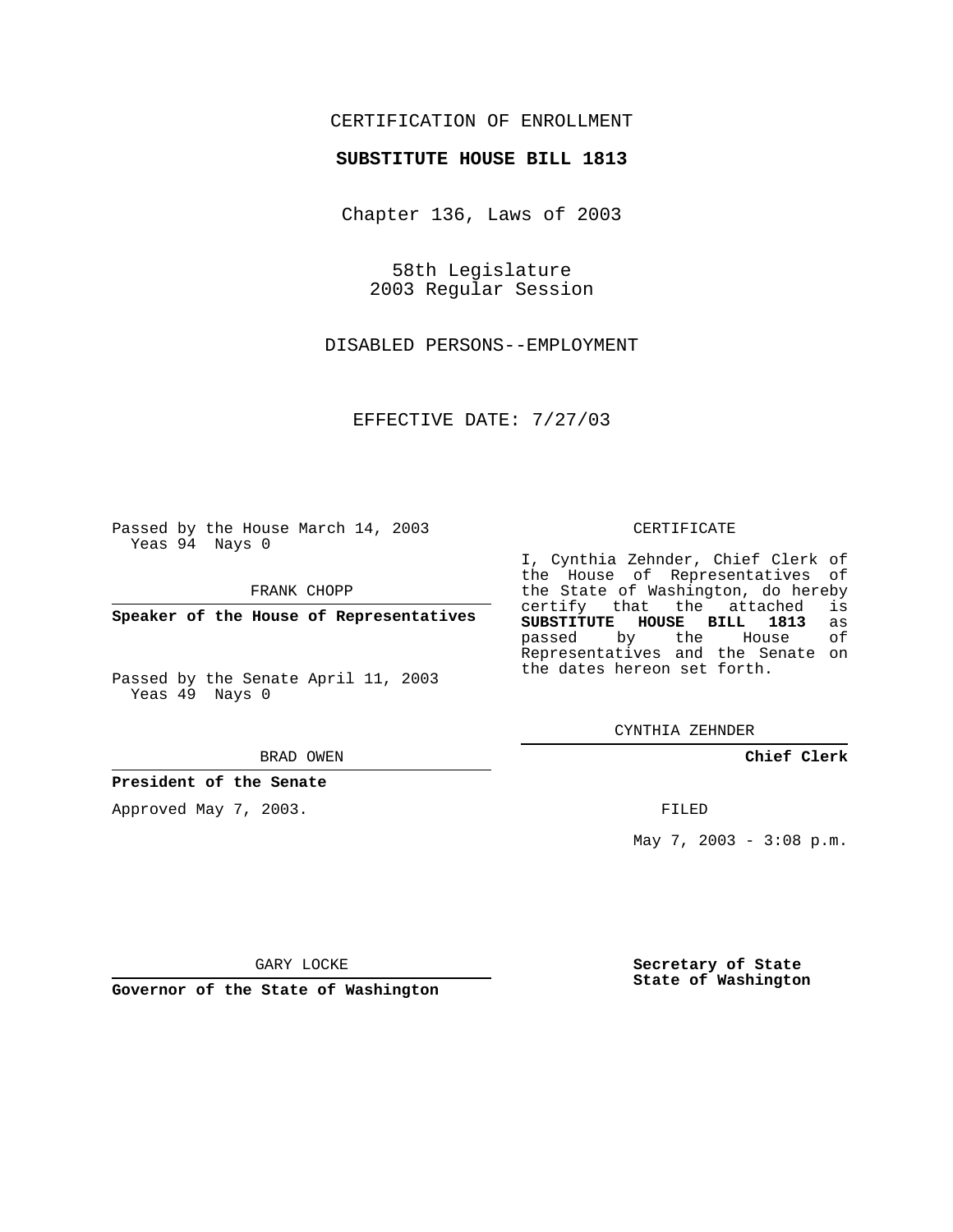# **SUBSTITUTE HOUSE BILL 1813** \_\_\_\_\_\_\_\_\_\_\_\_\_\_\_\_\_\_\_\_\_\_\_\_\_\_\_\_\_\_\_\_\_\_\_\_\_\_\_\_\_\_\_\_\_

\_\_\_\_\_\_\_\_\_\_\_\_\_\_\_\_\_\_\_\_\_\_\_\_\_\_\_\_\_\_\_\_\_\_\_\_\_\_\_\_\_\_\_\_\_

Passed Legislature - 2003 Regular Session

# **State of Washington 58th Legislature 2003 Regular Session**

**By** House Committee on State Government (originally sponsored by Representatives Miloscia, Boldt, Linville, Edwards, Romero, Cody, McDermott, Haigh, Hunt, Moeller, Ruderman, Santos, Rockefeller, Simpson, Conway, Wood and Kenney)

READ FIRST TIME 03/04/03.

 AN ACT Relating to employment opportunities for people with disabilities; amending RCW 43.19.520, 43.19.525, 43.19.530, and 43.19.1911; adding new sections to chapter 43.19 RCW; adding new sections to chapter 50.40 RCW; and providing expiration dates.

5 BE IT ENACTED BY THE LEGISLATURE OF THE STATE OF WASHINGTON:

 6 **Sec. 1.** RCW 43.19.520 and 1974 ex.s. c 40 s 1 are each amended to 7 read as follows:

 8 It is the intent of the legislature to encourage state agencies and 9 departments to purchase products and/or services manufactured or 10 provided by ((sheltered workshops and)):

11 (1) Community rehabilitation programs of the department of social 12 and health services which operate facilities serving ((the handicapped 13 and)) disadvantaged persons and persons with disabilities and have 14 achieved or consistently make progress towards the goal of enhancing 15 opportunities for disadvantaged persons and persons with disabilities 16 to maximize their opportunities for employment and career advancement, 17 and increase the number employed and their wages; and

18 (2) Until December 31, 2007, businesses owned and operated by 19 persons with disabilities that have achieved or consistently make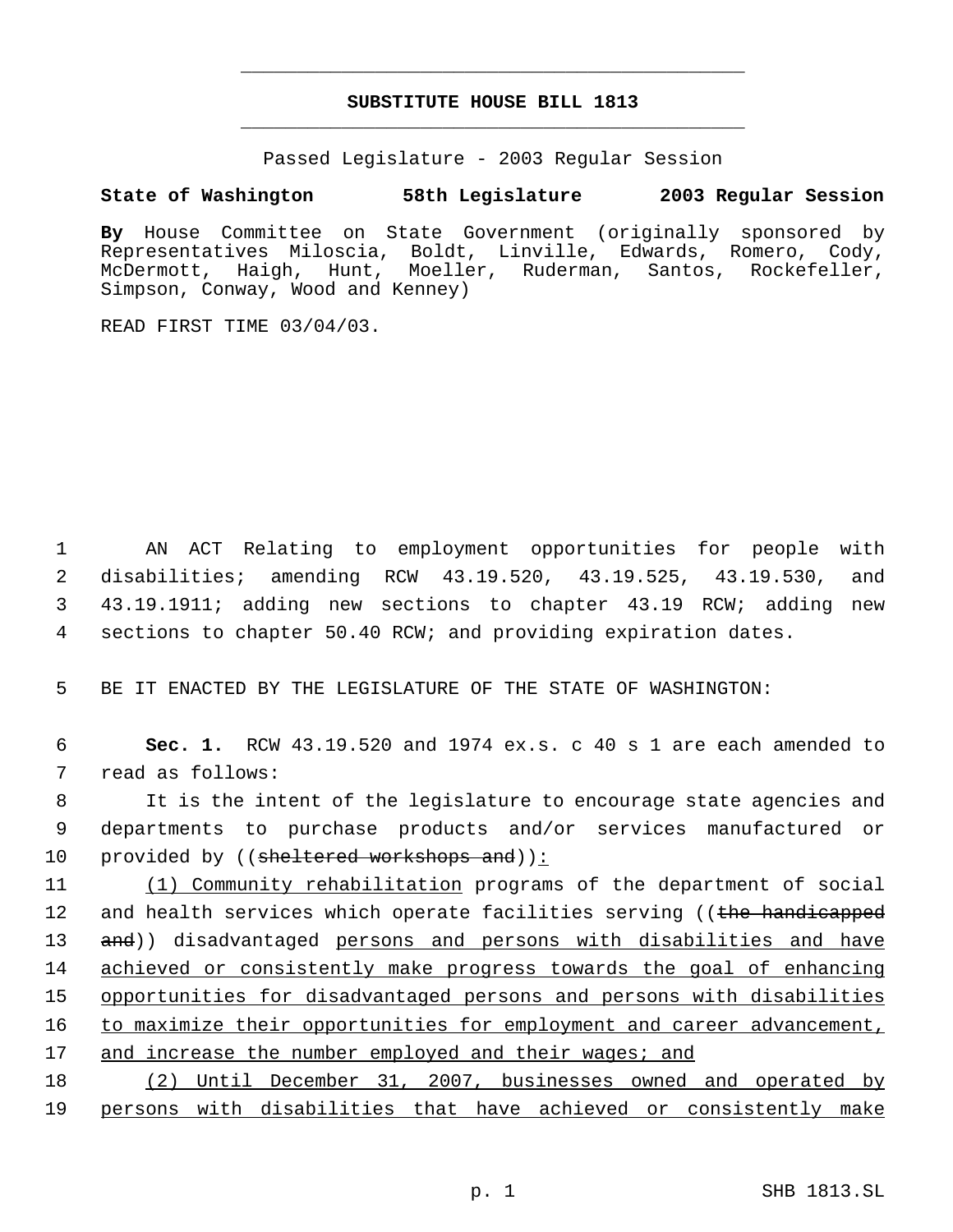| $\mathbf{1}$ | progress towards the goal of enhancing opportunities for disadvantaged     |
|--------------|----------------------------------------------------------------------------|
| $\sqrt{2}$   | persons and persons with disabilities to maximize their opportunities      |
| 3            | for employment and career advancement, and increase the number employed    |
| 4            | and their wages.                                                           |
|              |                                                                            |
| 5            | <b>Sec. 2.</b> RCW 43.19.525 and 1974 ex.s. $c$ 40 s 2 are each amended to |
| 6            | read as follows:                                                           |
| 7            | $($ $As$ used in RCW $43.19.520$ and $43.19.530$ the term "sheltered       |
| 8            | workshops" shall have the meaning ascribed to it by RCW 82.04.385 and))    |
| 9            | The definitions in this section apply throughout RCW 43.19.520 through     |
| 10           | 43.19.530 unless the context clearly requires otherwise.                   |
| 11           | (1) "Businesses owned and operated by persons with disabilities"           |
| 12           | means any for-profit business certified under chapter 39.19 RCW as         |
| 13           | being owned and controlled by persons who have been either:                |
| 14           | (a) Determined by the department of social and health services to          |
| 15           | have a developmental disability, as defined in RCW 71A.10.020;             |
| 16           | (b) Determined by an agency established under Title I of the               |
| 17           | federal vocational rehabilitation act to be or have been eligible for      |
| 18           | vocational rehabilitation services;                                        |
| 19           | (c) Determined by the federal social security administration to be         |
| 20           | or have been eligible for either social security disability insurance      |
| 21           | or supplemental security income; or                                        |
| 22           | (d) Determined by the United States department of veterans affairs         |
| 23           | to be or have been eligible for vocational rehabilitation services due     |
| 24           | to service-connected disabilities, under 38 U.S.C. Sec. 3100 et seq.       |
| 25           | (2) "Community rehabilitation programs of the department of social         |
| 26           | and health services" ((shall)) means ((the group training homes and day    |
| 27           | training centers defined in RCW 72.33.800)) any entity that:               |
| 28           | (a) Is registered as a nonprofit corporation with the secretary of         |
| 29           | state; and                                                                 |
| 30           | (b) Is recognized by the department of social and health services,         |
| 31           | division of vocational rehabilitation as eligible to do business as a      |
| 32           | community rehabilitation program.                                          |
| 33           | (3) "Vendor in good standing" means a business owned and operated          |
| 34           | by persons with disabilities or a community rehabilitation program,        |
| 35           | that has been determined under sections 4 and 7 of this act to meet the    |
| 36           | following criteria:                                                        |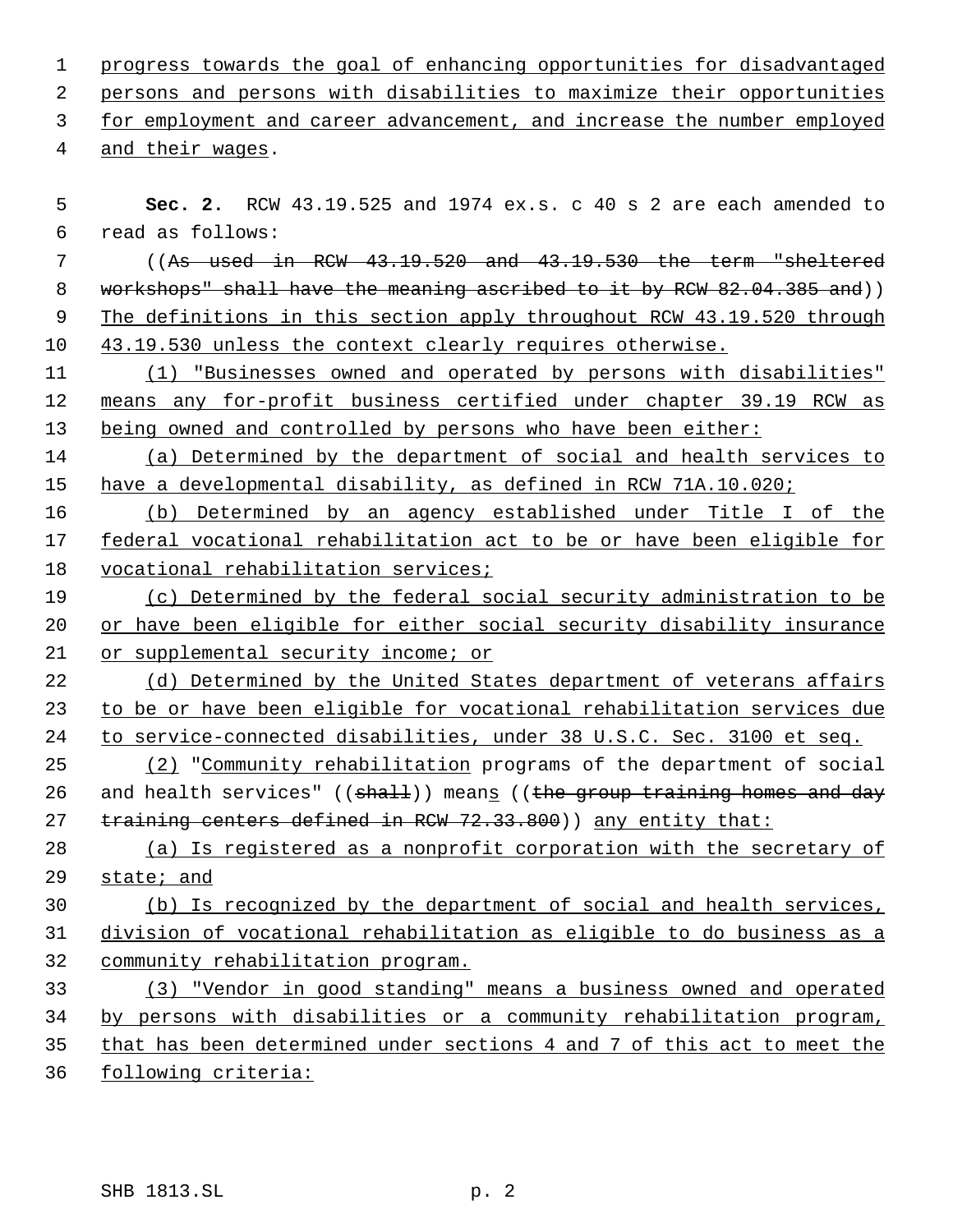(a) Has not been in material breach of any quality or performance provision of any contract for the purchase of goods or services during the past thirty-six months; and

 (b) Has achieved, or continues to work towards, the goal of enhancing opportunities for disadvantaged persons and persons with disabilities to maximize their opportunities for employment and career advancement, and increase the number employed and their wages, as determined by the governor's committee on disability issues and

9 employment.

 **Sec. 3.** RCW 43.19.530 and 1977 ex.s. c 10 s 2 are each amended to read as follows:

 The state agencies and departments are hereby authorized to purchase products and/or services manufactured or provided by 14 ((sheltered workshops and)):

 (1) Community rehabilitation programs of the department of social and health services; and

 (2) Until December 31, 2007, businesses owned and operated by persons with disabilities.

 Such purchases shall be at the fair market price of such products and services as determined by the division of purchasing of the department of general administration. To determine the fair market price the division shall use the last comparable bid on the products and/or services or in the alternative the last price paid for the products and/or services. The increased cost of labor, materials, and other documented costs since the last comparable bid or the last price paid are additional cost factors which shall be considered in determining fair market price. Upon the establishment of the fair market price as provided for in this section the division is hereby 29 empowered to negotiate directly for the purchase of products or 30 services with ((sheltered workshops or)) officials in charge of the community rehabilitation programs of the department of social and 32 health services ((for the purchase of the products or services)) and, until December 31, 2007, businesses owned and operated by persons with disabilities.

 NEW SECTION. **Sec. 4.** A new section is added to chapter 43.19 RCW to read as follows: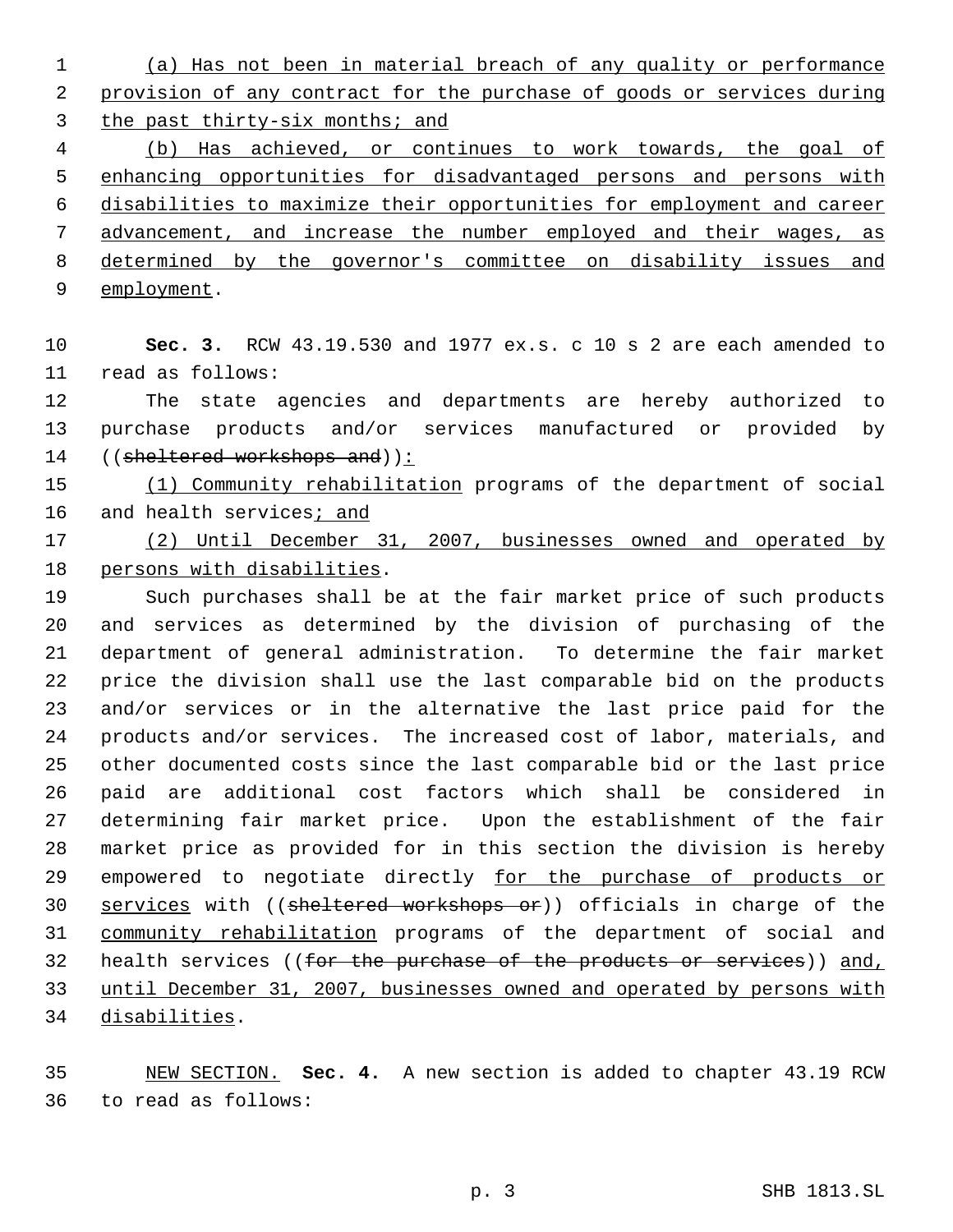(1) The department of general administration shall identify in the department's vendor registry all vendors in good standing, as defined in RCW 43.19.525.

 (2) The department of general administration shall annually, but no less often than once every fifteen months:

 (a) Request that vendors in good standing update their information in the department's vendor registry including but not limited to the Washington state commodity codes for products and services that the vendors propose to offer to state agencies during at least the subsequent fifteen-month period;

 (b) Disseminate the information obtained in response to the request made pursuant to (a) of this subsection to at least one purchasing 13 official in each state agency; and

 (c) Notify each vendor in good standing of all contracts for the purchase of goods and services by state agencies with respect to which the department of general administration anticipates either renewing or requesting bids or proposals within at least twelve months of the date of the notice.

 (3) The department of general administration and the governor's committee on disability issues and employment shall jointly prepare and, on or before December 31, 2006, issue a report to the governor and the legislature. The report shall describe the activities authorized or required by this act, and their effect on enhancing opportunities for disadvantaged persons and persons with disabilities to maximize their opportunities for employment and career advancement, and increase the number employed and their wages.

(4) This section expires December 31, 2007.

 NEW SECTION. **Sec. 5.** A new section is added to chapter 43.19 RCW to read as follows:

 (1) Nothing in this act requires any state agency to take any action that interferes with or impairs an existing contract between any state agency and any other party, including but not limited to any other state agency.

 (2) Until December 31, 2007, except as provided under RCW 43.19.1906(2) for purchases up to three thousand dollars, RCW 43.19.534, and subsection (1) of this section, a state agency shall not purchase any product or service identified in the notice most recently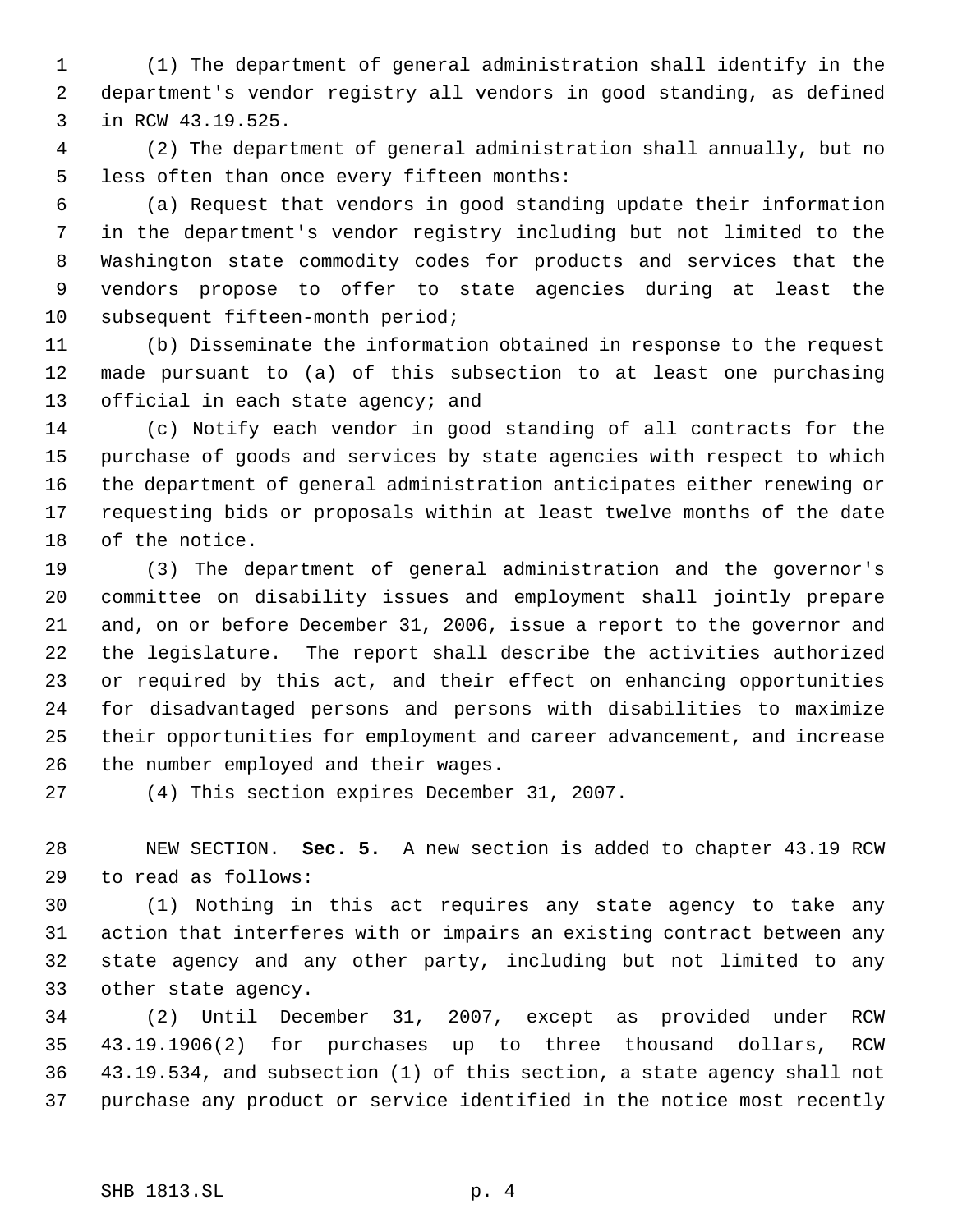disseminated by the department of general administration, as provided under section 4(2)(b) of this act, from other than a vendor in good standing until the state agency has included in the solicitation process at least one vendor in good standing supplying the goods or service needed by the agency, unless no vendor in good standing supplying the goods or service needed by the agency is available.

 **Sec. 6.** RCW 43.19.1911 and 1996 c 69 s 2 are each amended to read as follows:

 (1) Preservation of the integrity of the competitive bid system dictates that after competitive bids have been opened, award must be made to that responsible bidder who submitted the lowest responsive bid pursuant to subsections (7) and (9) of this section, unless there is a compelling reason to reject all bids and cancel the solicitation.

 (2) Every effort shall be made to anticipate changes in a requirement before the date of opening and to provide reasonable notice to all prospective bidders of any resulting modification or cancellation. If, in the opinion of the purchasing agency, division, or department head, it is not possible to provide reasonable notice, the published date for receipt of bids may be postponed and all known bidders notified. This will permit bidders to change their bids and prevent unnecessary exposure of bid prices. In addition, every effort shall be made to include realistic, achievable requirements in a solicitation.

 (3) After the opening of bids, a solicitation may not be canceled and resolicited solely because of an increase in requirements for the items being acquired. Award may be made on the initial solicitation and an increase in requirements may be treated as a new acquisition.

 (4) A solicitation may be canceled and all bids rejected before award but after bid opening only when, consistent with subsection (1) of this section, the purchasing agency, division, or department head determines in writing that:

 (a) Unavailable, inadequate, ambiguous specifications, terms, conditions, or requirements were cited in the solicitation;

 (b) Specifications, terms, conditions, or requirements have been revised;

 (c) The supplies or services being contracted for are no longer required;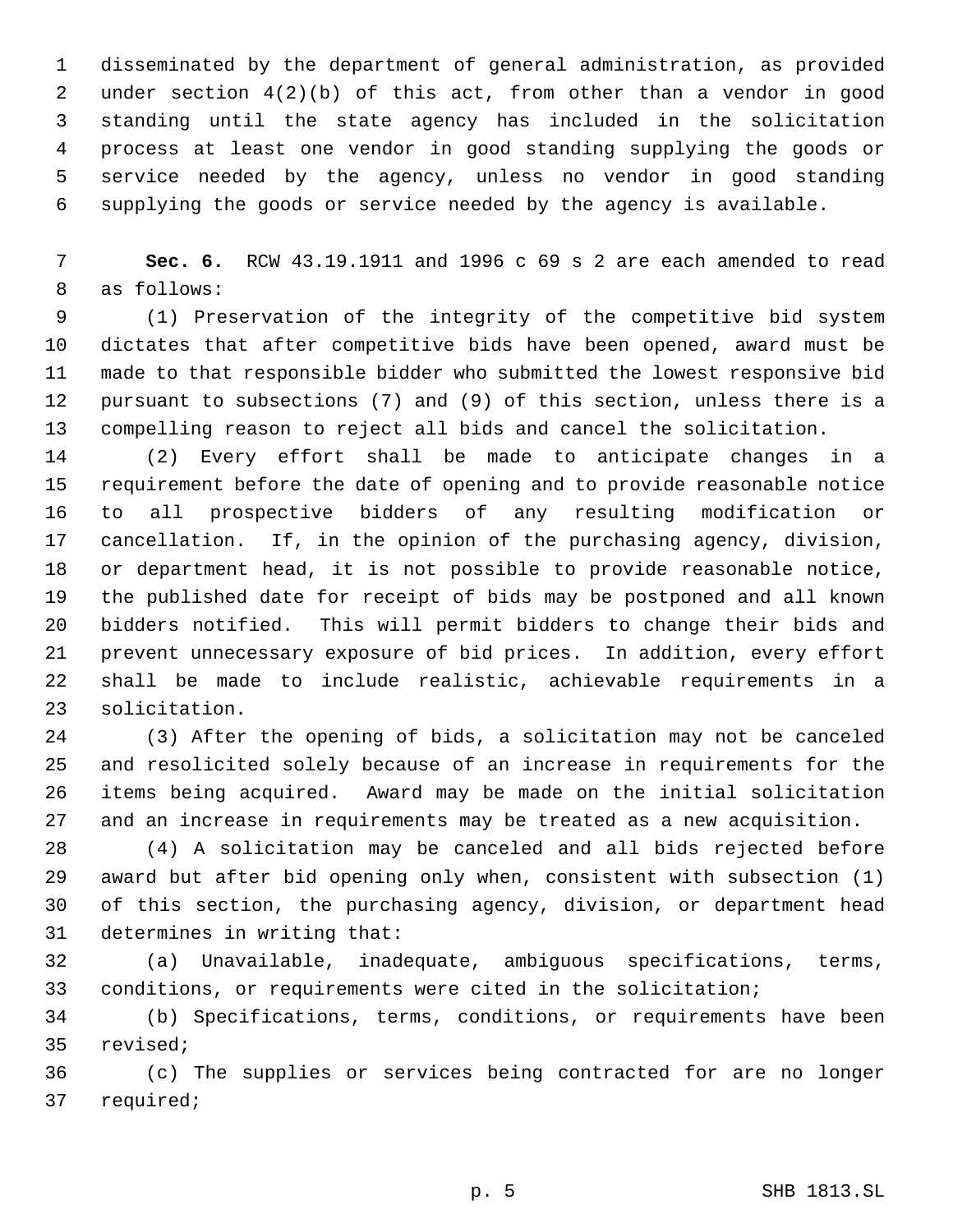(d) The solicitation did not provide for consideration of all factors of cost to the agency;

 (e) Bids received indicate that the needs of the agency can be satisfied by a less expensive article differing from that for which the bids were invited;

 (f) All otherwise acceptable bids received are at unreasonable prices or only one bid is received and the agency cannot determine the reasonableness of the bid price;

 (g) No responsive bid has been received from a responsible bidder; or

(h) The bid process was not fair or equitable.

 (5) The agency, division, or department head may not delegate his or her authority under this section.

 (6) After the opening of bids, an agency may not reject all bids and enter into direct negotiations to complete the planned acquisition. However, the agency can enter into negotiations exclusively with the lowest responsible bidder in order to determine if the lowest 18 responsible bid may be improved. Until December 31, 2007, for purchases requiring a formal bid process the agency shall also enter into negotiations with and may consider for award the lowest responsible bidder that is a vendor in good standing, as defined in RCW 22 43.19.525. An agency shall not use this negotiation opportunity to permit a bidder to change a nonresponsive bid into a responsive bid.

 (7) In determining the lowest responsible bidder, the agency shall consider any preferences provided by law to Washington products and vendors and to RCW 43.19.704, and further, may take into consideration the quality of the articles proposed to be supplied, their conformity with specifications, the purposes for which required, and the times of delivery.

 (8) Each bid with the name of the bidder shall be entered of record and each record, with the successful bid indicated, shall, after letting of the contract, be open to public inspection.

 (9) In determining "lowest responsible bidder", in addition to price, the following elements shall be given consideration:

 (a) The ability, capacity, and skill of the bidder to perform the contract or provide the service required;

 (b) The character, integrity, reputation, judgment, experience, and efficiency of the bidder;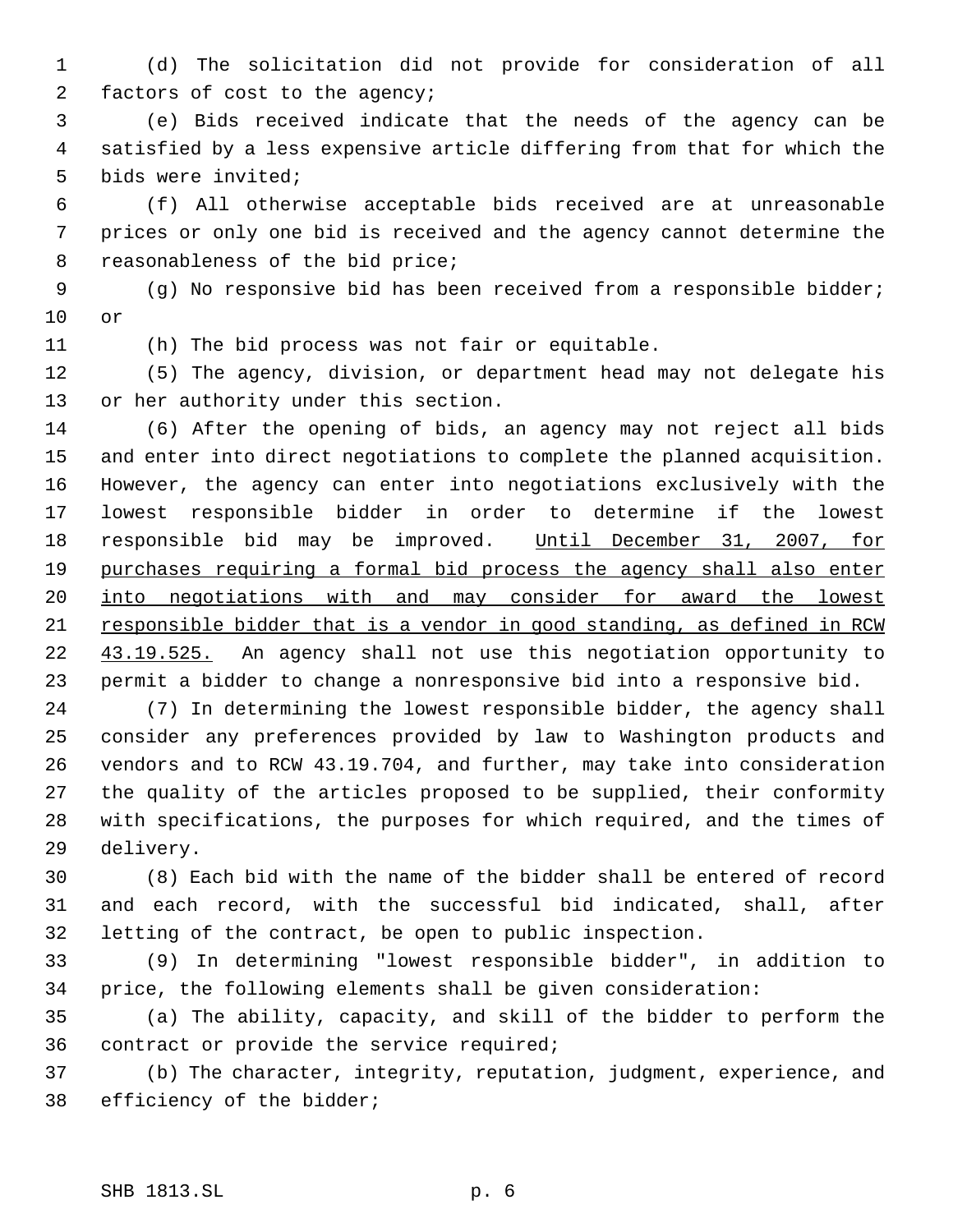(c) Whether the bidder can perform the contract within the time specified;

(d) The quality of performance of previous contracts or services;

 (e) The previous and existing compliance by the bidder with laws relating to the contract or services;

- (f) Such other information as may be secured having a bearing on the decision to award the contract: PROVIDED, That in considering bids for purchase, manufacture, or lease, and in determining the "lowest responsible bidder," whenever there is reason to believe that applying the "life cycle costing" technique to bid evaluation would result in lowest total cost to the state, first consideration shall be given by state purchasing activities to the bid with the lowest life cycle cost which complies with specifications. "Life cycle cost" means the total cost of an item to the state over its estimated useful life, including costs of selection, acquisition, operation, maintenance, and where applicable, disposal, as far as these costs can reasonably be determined, minus the salvage value at the end of its estimated useful life. The "estimated useful life" of an item means the estimated time from the date of acquisition to the date of replacement or disposal, determined in any reasonable manner. Nothing in this section shall prohibit any state agency, department, board, commission, committee, or other state-level entity from allowing for preferential purchase of products made from recycled materials or products that may be recycled or reused.
- NEW SECTION. **Sec. 7.** A new section is added to chapter 50.40 RCW to read as follows:

 (1) No less frequently than once each year, the governor's committee on disability issues and employment shall determine whether entities seeking to qualify as vendors in good standing, pursuant to this section and section 4 of this act, have achieved, or continue to work towards, the goal of enhancing opportunities for persons of disabilities to maximize their employment and career advancement, and increase the number employed and their wages.

 (2) In making the determination provided for in subsection (1) of this section, the governor's committee on disability issues and employment shall appoint and, except in the case of malfeasance or misfeasance, shall rely upon the conclusions of an advisory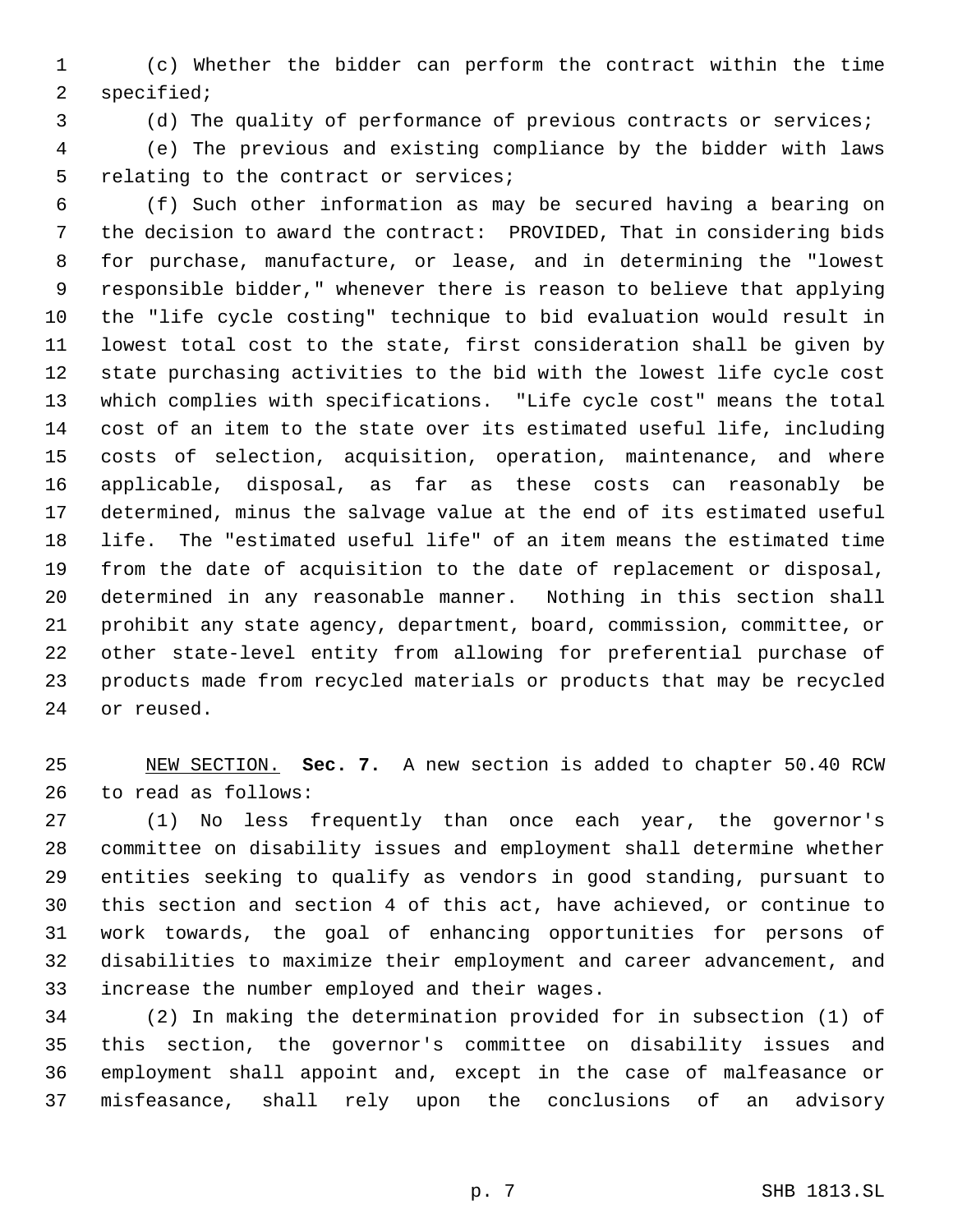subcommittee consisting of: (a) Three members chosen from among those current or former clients of a community rehabilitation program who have nominated themselves, at least one of whom must be a person with a developmental disability; (b) one member chosen from among those guardians, parents, or other relatives of a current client or employee of a community rehabilitation program who have nominated themselves; (c) one member chosen from among those who have been nominated by a community rehabilitation program; (d) one member chosen from among those owners of a business owned and operated by persons with disabilities who have nominated themselves; (e) one member who is designated by the developmental disabilities council; (f) one member who is a member of and selected by the governor's committee on disability issues and employment; (g) one member who is designated by the secretary of the department of social and health services; and (h) one member who is designated by the director of the department of services for the blind.

 (3) The advisory subcommittee appointed by the governor's committee on disability issues and employment shall conclude that entities seeking to qualify, pursuant to this section and section 4 of this act, as vendors in good standing, have achieved, or continue to work towards, the goal of enhancing opportunities for persons of disabilities to maximize their employment and career advancement, and increase the number employed and their wages if, and only if, the entity provides reasonably conclusive evidence that, during the twelve- month period immediately preceding the entity's application, at least one-half of the following measurement categories applicable to the entity have been either achieved, pursuant to rules established under subsection (4) of this section, or have been improved as compared to the entity's condition with respect to that measurement category one year ago:

 (a) The number of people with disabilities in the entity's total work force who are working in integrated settings;

 (b) The percentage of the people with disabilities in the entity's total work force who are working in integrated settings;

 (c) The number of people with disabilities in the entity's total work force who are working in individual supported employment settings; (d) The percentage of the people with disabilities in the entity's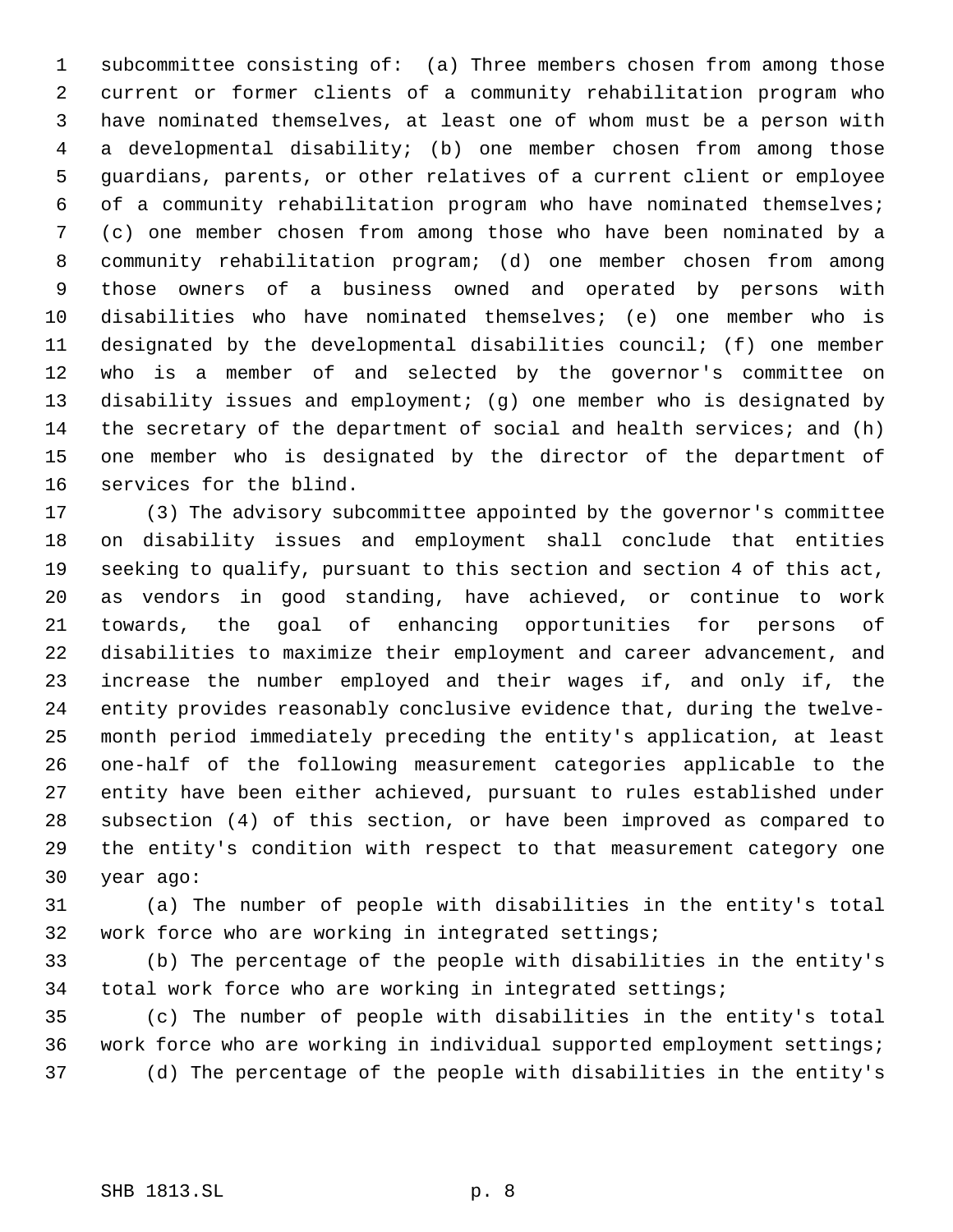total work force who are working in individual supported employment settings;

 (e) The number of people with disabilities in the entity's total work force who, during the last twelve months, have transitioned to less restrictive employment settings either within the entity or with other community employers;

 (f) The number of people with disabilities in the entity's total work force who are earning at least the state minimum wage;

 (g) The percentage of the people with disabilities in the entity's total work force who are earning at least the state minimum wage;

 (h) The number of people with disabilities serving in supervisory capacities within the entity;

 (i) The percentage of supervisory positions within the entity that 14 are occupied by people with disabilities;

 (j) The number of people with disabilities serving in an ownership capacity or on the governing board of the entity;

 (k) The ratio of the total amount paid by the entity in wages, salaries, and related employment benefits to people with disabilities, as compared to the amount paid by the entity in wages, salaries, and related employment benefits paid by the entity to persons without disabilities during the previous year; and

 (l) The percentage of people with disabilities in the entity's total work force for whom the entity has developed a reasonable, achievable, and written career plan.

 (4) The commissioner shall consult with the advisory subcommittee established in subsection (2) of this section to develop and adopt rules establishing the measurement at which it is deemed that the measurement categories identified in subsection (3)(b), (d), (e), (g),  $(h)$ ,  $(j)$ ,  $(k)$ , and  $(1)$  of this section have been achieved.

(5) This section expires December 31, 2007.

 NEW SECTION. **Sec. 8.** A new section is added to chapter 50.40 RCW to read as follows:

 (1) The commissioner is authorized to adopt rules to implement section 7 of this act, including but not limited to authority to establish (a) a nonrefundable application fee of not more than five hundred dollars to be paid by each entity seeking to establish or renew qualification as a vendor in good standing, pursuant to sections 4 and